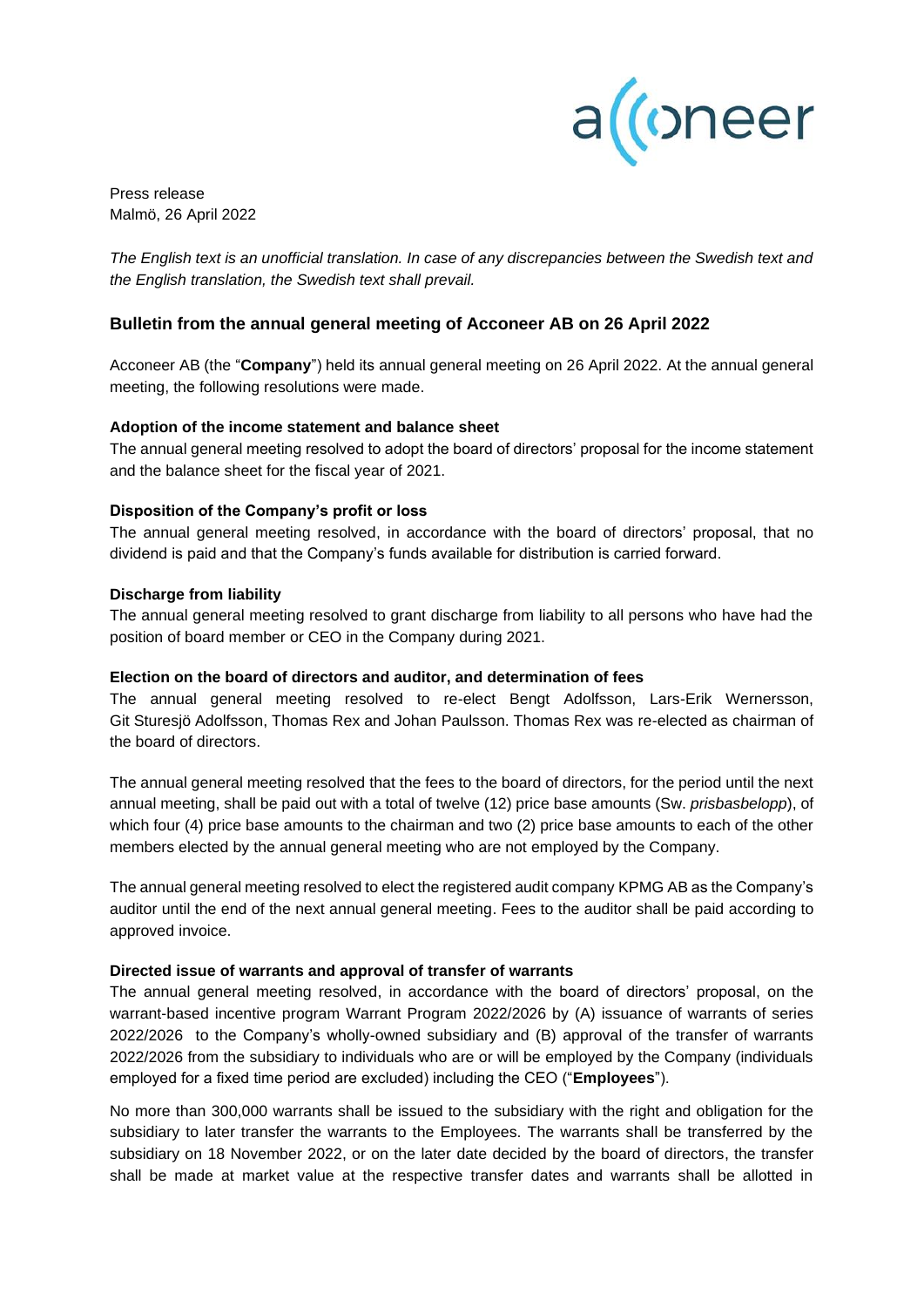accordance with the principles set forth in the board of directors' proposal. Subscription of shares under the warrants may take place during the period from 3 December 2025 until 16 January 2026. The premium per share shall be transferred to the free share premium reserve (Sw. *fria överkursfonden*). The subscription price per share shall correspond to 150 per cent of the volume-weighted average price according to Nasdaq First North Growth Market's official curriculum list for shares in the Company during the period of ten (10) trading days ending on 11 November 2022, however, the subscription price per share shall never be less than the quota value of the share. The maximum dilution effect of the program is approximately 1.15 per cent.

## **Directed issue of warrants and approval of transfer of warrants**

The annual general meeting resolved, in accordance with the board of directors' proposal, on the warrant-based incentive program Warrant Program 2023/2026 by (A) issuance of warrants of series 2023/2026 to the Company's wholly-owned subsidiary and (B) approval of the transfer of warrants 2023/2026 from the subsidiary to the Employees (including the CEO) in the Company.

No more than 300,000 warrants shall be issued to the subsidiary with the right and obligation for the subsidiary to later transfer the warrants to the Employees. The warrants shall be transferred by the subsidiary on 10 March 2023, or on the later date decided by the board of directors, the transfer shall be made at market value at the respective transfer dates and warrants shall be allotted in accordance with the principles set forth in the board of directors' proposal. Subscription of shares under the warrants may take place during the period from 25 March 2026 until 8 May 2026. The premium per share shall be transferred to the free share premium reserve (Sw. *fria överkursfonden*). The subscription price per share shall correspond to 150 per cent of the volume-weighted average price according to Nasdaq First North Growth Market's official curriculum list for shares in the Company during the period of ten (10) trading days ending on 3 March 2023, however, the subscription price per share shall never be less than the quota value of the share. The maximum dilution effect of the program is approximately 1.15 per cent.

## **Authorisation for the board of directors to resolve on issue of shares**

The annual general meeting resolved to authorise the board of directors to, until the next annual general meeting, on one or more occasions, resolve to increase the Company's share capital by issue of no more than shares corresponding to twenty-five (25) per cent of the total number of shares in the Company at the time of the annual general meeting's decision of authorisation. The board of directors may deviate from the shareholders' preferential rights. The reason for the board of directors' authorisation to deviate from the shareholders' preferential rights is to enable the Company to raise new capital and to take advantage of future opportunities to attract new long-term owners, and to finance the Company's growth strategy. The authorisation also includes the right to decide on payment for the issued shares by set-off, in kind or with other conditions as referred in Chapter 13 Section 5 item 6 of the Swedish Companies Act (Sw. *aktiebolagslagen (2005:551)*). At a deviation from the shareholders' preferential rights, the issue rate shall be determined in accordance with market conditions, taking into account any discount on market terms.

For more detailed information regarding the content of the resolutions, please refer to the press release published on 24 March 2022 and the complete notice of the annual general meeting. The notice of the annual general meeting and complete proposals regarding the resolutions of the annual general meeting are available on the Company's website, www.acconeer.com.

\_\_\_\_\_\_\_\_\_\_\_\_\_\_\_\_